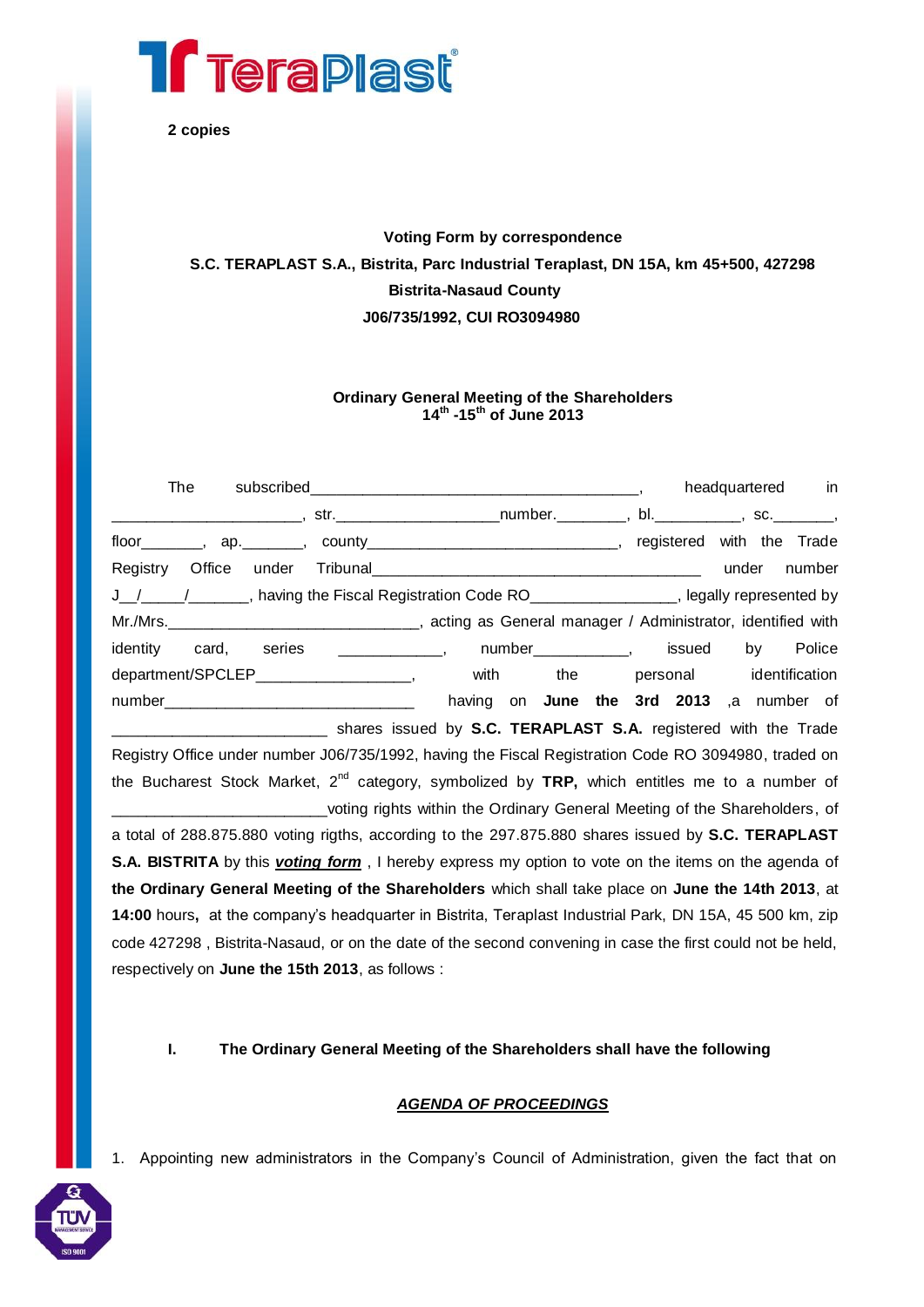June the 14<sup>th</sup> 2013, the mandate given by the Ordinary General Meeting of the Shareholders, to the members of Council of Administration reach the due date:

a. Proposing Mr./Mrs. \_\_\_\_\_\_\_\_\_\_\_\_\_\_\_\_\_\_\_\_\_\_\_

| For | <b>Against</b> | Abstention |
|-----|----------------|------------|
|     |                |            |

b. Proposing Mr./Mrs. \_\_\_\_\_\_\_\_\_\_\_\_\_\_\_\_\_\_\_\_\_\_\_

| For | <b>Against</b> | Abstention |
|-----|----------------|------------|
|     |                |            |
|     |                |            |

c. Proposing Mr./Mrs. \_\_\_\_\_\_\_\_\_\_\_\_\_\_\_\_\_\_\_\_\_\_\_\_\_\_\_\_\_\_

| For | <b>Against</b> | Abstention |
|-----|----------------|------------|
|     |                |            |

## d. Proposing Mr./Mrs. \_\_\_\_\_\_\_\_\_\_\_\_\_\_\_\_\_\_\_\_\_\_\_\_\_\_\_\_\_\_\_

| For | <b>Against</b> | Abstention |
|-----|----------------|------------|
|     |                |            |
|     |                |            |

e. Proposing Mr./Mrs. \_\_\_\_\_\_\_\_\_\_\_\_\_\_\_\_\_\_\_\_\_\_\_\_\_\_\_\_\_\_\_

| For | <b>Against</b> | Abstention |
|-----|----------------|------------|
|     |                |            |
|     |                |            |

f. Proposing Mr./Mrs. \_\_\_\_\_\_\_\_\_\_\_\_\_\_\_\_\_\_\_\_\_\_\_\_\_\_\_\_\_\_

| For | <b>Against</b> | Abstention |
|-----|----------------|------------|
|     |                |            |

g. Proposing Mr./Mrs. \_\_\_\_\_\_\_\_\_\_\_\_\_\_\_\_\_\_\_\_\_\_\_\_\_\_\_\_\_\_\_\_

| For | <b>Against</b> | Abstention |
|-----|----------------|------------|
|     |                |            |

2. Establishing the validity of the mandate given to Council of Administration members, from the date of adopting the decision by the Ordinary General Meeting of the Shareholders. The proposal of the Council of Administration is that the mandate term to be of 4 (four) years.

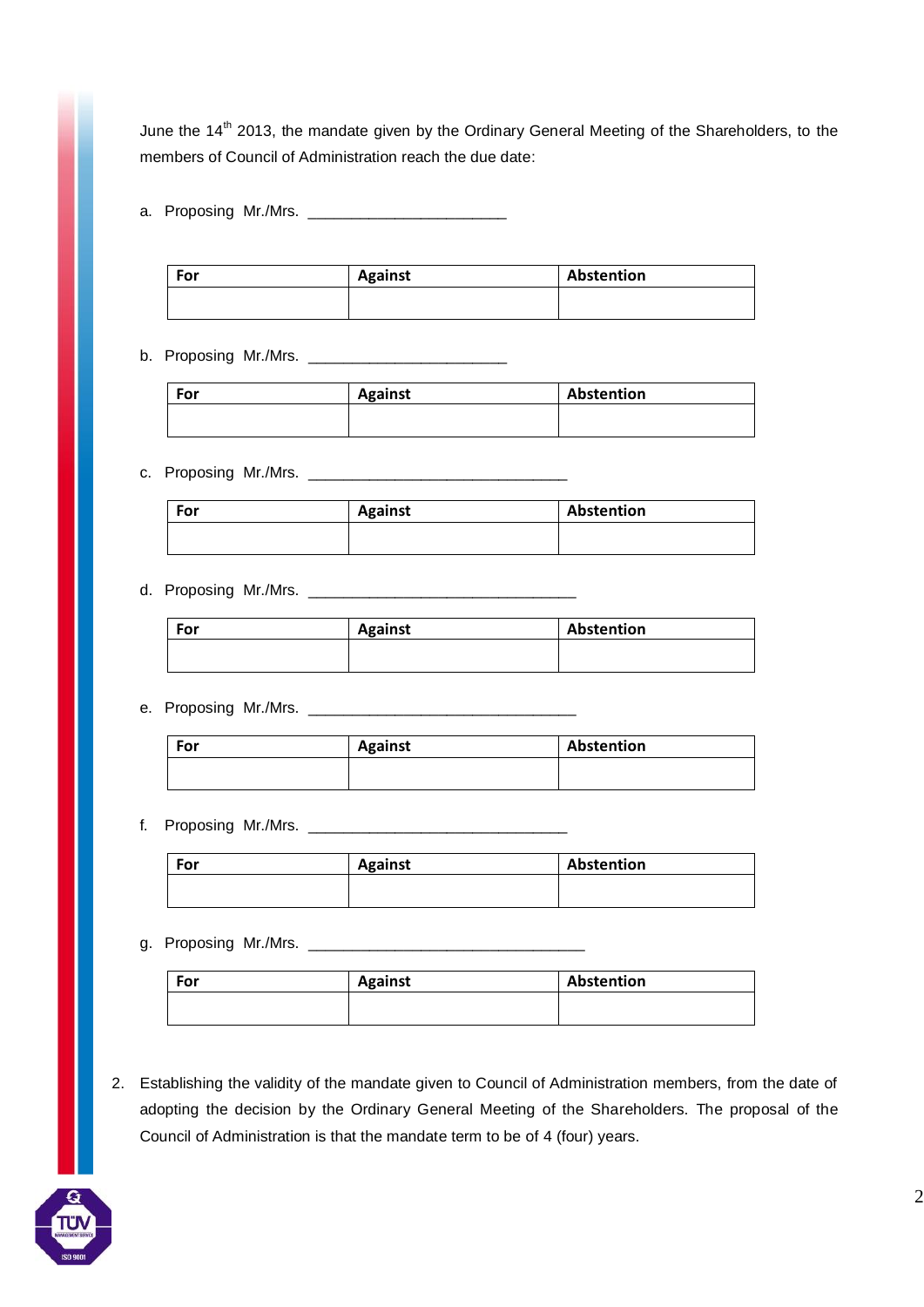| For | <b>Against</b> | Abstention |
|-----|----------------|------------|
|     |                |            |

3. Mandating Mr. Alexandru Stanean and Mr. Gheorghe Grosan, in negociating and signing the mandate contracts of the administartors, on behalf and for the company.

| For | <b>Against</b> | Abstention |
|-----|----------------|------------|
|     |                |            |

4. Appointing the registration date defined as the date to identify the shareholders touched by the effects of the decisions approved by the Ordinary General Meeting of the Shareholders. The date proprosed by the Council of Administration is July, the 2nd 2013.

| For | <b>Against</b> | Abstention |
|-----|----------------|------------|
|     |                |            |

5. Mandating the Chairman of the Council of Administration , Mr. Traian Simion, in signing the Decision of the Ordinary General Meeting of the Shareholders, on behalf and for all Shareholders participating in the meeting.

| For | Against | Abstention |
|-----|---------|------------|
|     |         |            |

6. Mandating the legal adviser of the Company, Kinga Vaida, identified with identity card Series X.B. no. 370326, issued by the Police Department of Bistrita, on 26.06.2012, to carry into effect all the formalities to register the Decision of the Ordinary General Meeting of the Shareholders, with the Trade Registry Office from Bistrita-Nasaud Tribunal, and to publish it in " Monitorul Oficial al Romaniei", Part IV.

| For | <b>Against</b> | Abstention |
|-----|----------------|------------|
|     |                |            |

**Note** : You shall put an "X" in the appropriate voting box. The remaining boxes shall not be **completed.**